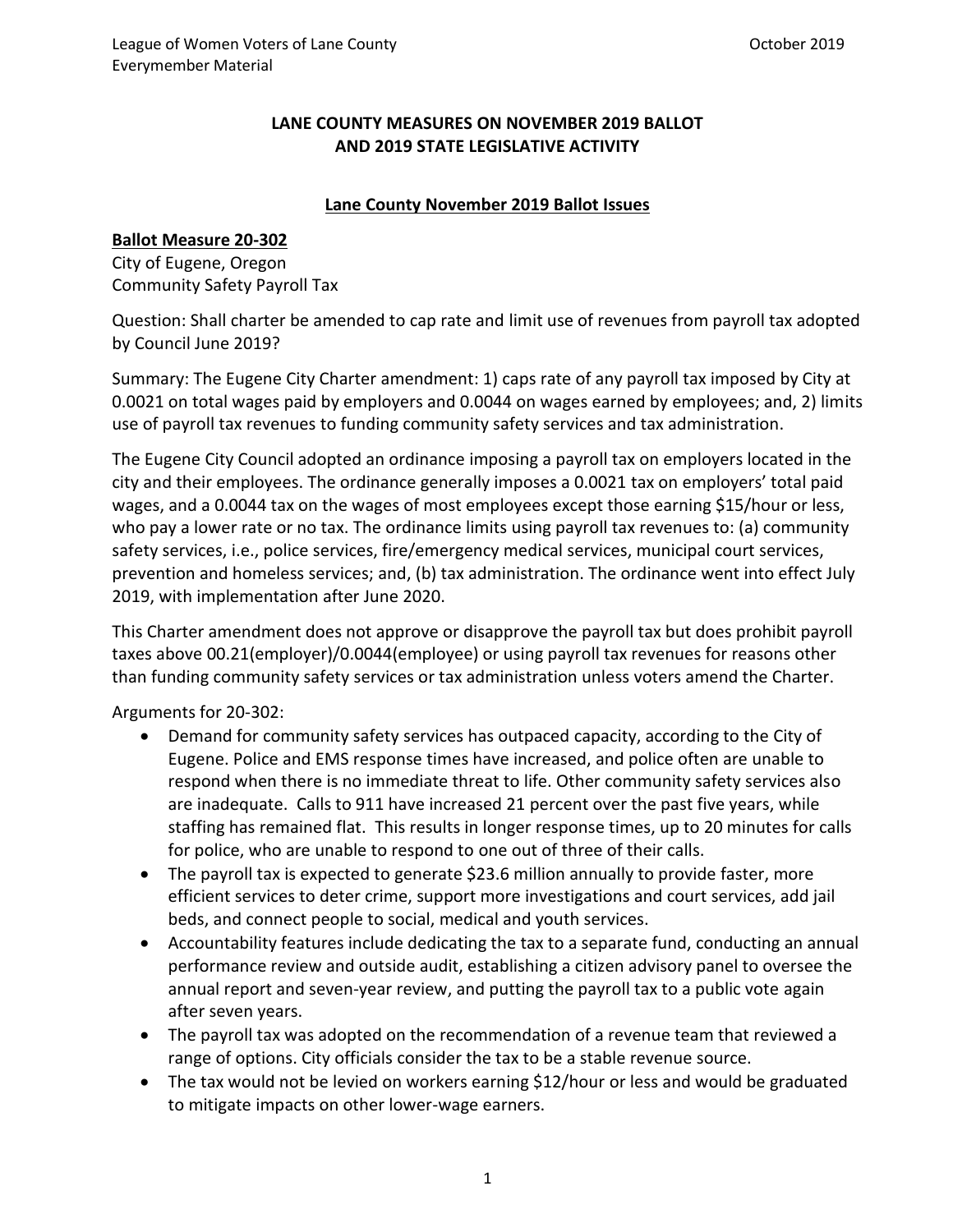Arguments against 20-302:

- A payroll tax places an undue burden on workers, homeowners and small businesses.
- The reductions in the tax for lower-wage workers don't do enough to alleviate its regressive effects.
- The ordinance outlines community safety services but doesn't detail specific allocations.
- Announced expenditures emphasize police services (65 percent). A greater percentage should go to prevention and homelessness services (10 percent) for more effective, longerlasting impacts.
- Public employers (not public employees) are exempt from the tax. Given the number of public agencies in Eugene, this creates significant inequities for private-sector employers.
- The payroll tax doesn't affect individuals equitably because it doesn't capture revenue from visitors, Eugene residents employed outside the city, retirees and the unemployed.

# **Ballot Measure 20-303**

City of Coburg, Oregon Motor Fuel Tax Increase

Question: Shall Coburg's Motor Fuel Tax be changed by increasing it to six cents a gallon?

Summary: Coburg's current motor fuel tax is three cents a gallon. A yes vote on this referral will approve the Coburg City Council's adoption of an amended motor vehicle fuel tax of six cents a gallon. Any funds raised by the Motor Vehicle Fuel Tax may only be spent for activities and/or materials directly related to the repairs or improvements to Coburg's streets and/or the retirement of bonds purchased for the purpose of activities and/or materials for repairs or improvements to Coburg's streets.

Arguments for 20-303:

- A 2018 assessment of Coburg streets suggested pavement conditions were below standards, with a need for more preventative maintenance.
- Failure to maintain public assets can lead to reduced public services and higher long-term costs and affect local businesses and economic vitality as well.
- The City of Coburg has a Street Funding Committee which studies and discusses issues and meets with the public for input, ideally contributing to greater understanding and accountability.

Arguments against 20-303:

- A gas tax and tax increase tend to have a greater impact on lower-income individuals and households.
- Gas and other taxes on products and services in one jurisdiction can drive customers to neighboring communities for purchases, potentially hindering local business revenues.

# **2019 State Legislative Activity**

The bills listed below represent legislation on climate change, governance and campaign finance that were followed by the League of Women Voters of Oregon (LWVOR) and reported in the LWVOR Legislative Report, Volume 29, Number 24 for July 2019. The LWVOR followed additional bills in the areas of education policy, natural resources, air quality, coastal issues, revenue and tax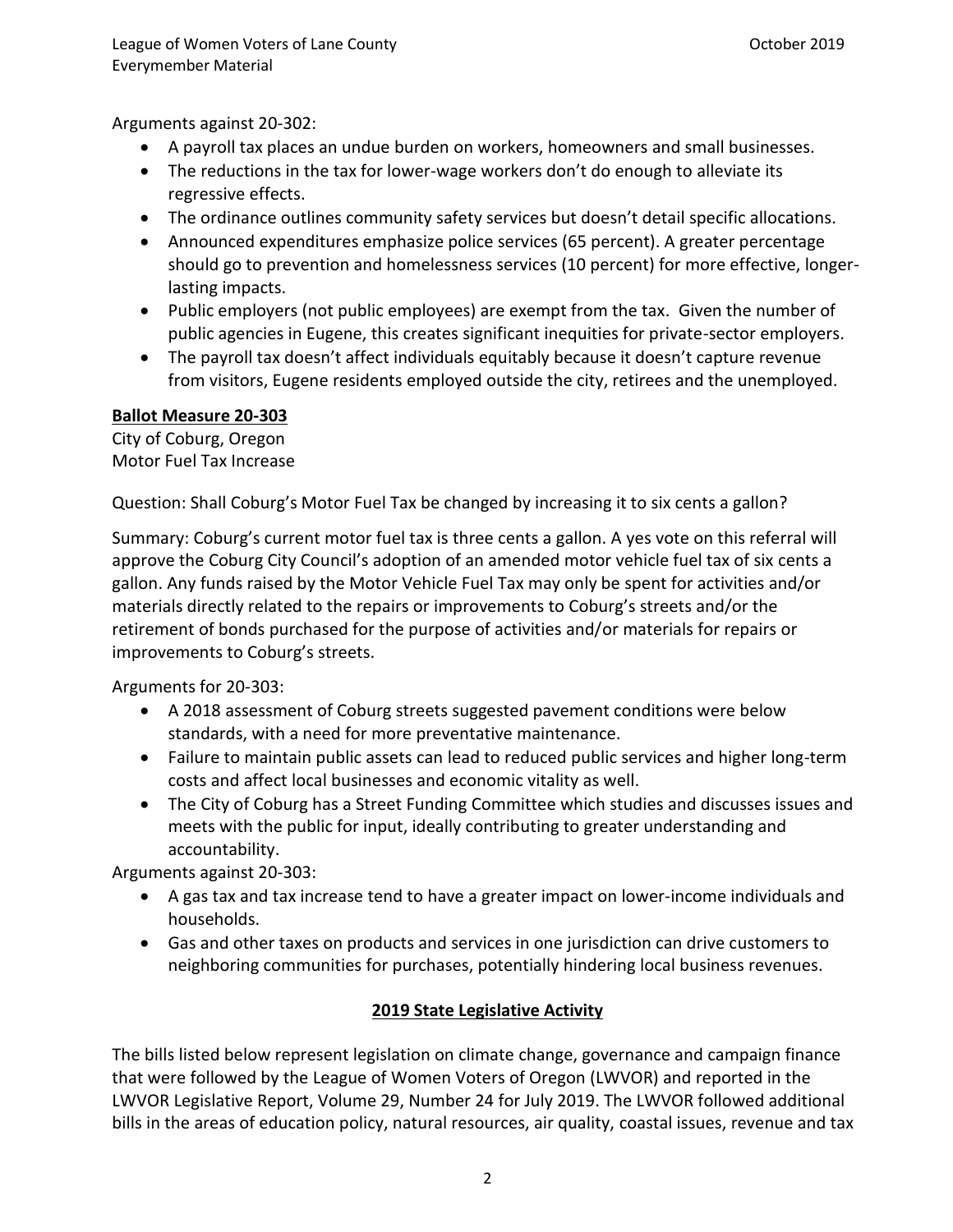reform, social policy and housing (which will be considered as part of the November Everymember topic of planning and zoning.) Summaries of these bills are also available in the Legislative report on the LWVOR website. An asterisk indicates that the LWVOR provided testimony on the bill. The League's testimony may be found at <u>Iwvor.org</u>. Click on "Testimony" under "Action" on the home page.

### **CLIMATE CHANGE**

**HB 2020** passed the Oregon House but did not pass the Senate.

[HB 2020](https://olis.leg.state.or.us/liz/2019R1/Measures/Overview/HB2020) was the focal point for a dramatic end to the 2019 legislative session. The bill creates the Oregon Climate Board to advise the Climate Policy office and establishes a Joint Committee on Climate Action. It modifies statewide goals for reduction of greenhouse gas emissions and requires a cap on greenhouse gases that are regulated emissions and provides a market-based mechanism for covered entities to demonstrate compliance with the program.

House Bill 2020 was introduced on February 4, 2019 and was revised and rewritten several times, before passing the House on June 18. The cap and trade program used the existing program in [California](https://en.wikipedia.org/wiki/California) as a model. If passed, the program would come into effect in 2021 with the goal of reducing emissions to 45 percent below 1990 levels by 2035 and 80 percent below by the year 2050. The initial cap would be set at 25,000 metric tons of annual carbon emissions and was projected to raise \$550 million in its first year. The program would reinvest revenues into environmentally friendly projects, including energy efficiency projects for utilities, a fund to transition jobs that would be affected by climate change, and low-carbon transportation projects, including support for mass transit and cycling.

The House Leadership delivered HB 2020 to the Senate June 18, after six hours of discourse, but the Senate failed to vote on it. On June 20, 2019, eleven Republican senators announced their intention to leave the state in protest of House Bill 2020, preventing a quorum to vote on the senate floor. The following day, Governor [Kate Brown](https://en.wikipedia.org/wiki/Kate_Brown) dispatched state troopers to search for the absent senators and return them to the state capitol for the vote. Peter Courtney, President of the Senate, announced the morning of June 25, while the 11 missing Republicans were still out of state, that the Climate Action Program Bill did not have enough votes in the Senate to pass this session.

In a speech wrapping up the 2019 legislative session, Governor Kate Brown said that she was "not backing down" on measures to address climate change. Governor Brown said that she's ready to use her executive power to lower carbon emissions following [a nine-day Republican walkout that](https://www.kdrv.com/content/news/Oregons-Republican-Senators-host-press-conference-end-walkout-511957771.html)  [derailed climate legislation.](https://www.kdrv.com/content/news/Oregons-Republican-Senators-host-press-conference-end-walkout-511957771.html)

**HB 2209** was approved by the Oregon legislature, signed by the governor, and is effective January 1, 2020. It requires a railroad that owns or operates a high hazard train route in Oregon to have an oil spill prevention and emergency response plan that has been approved by the Department of Environmental Quality (DEQ). The bill also requires the railroad to submit a financial responsibility statement that demonstrates the railroad's ability, in the form of insurance, reserve accounts, letters of credit or other financial instruments or resources, to pay the costs to clean up a worst case spill.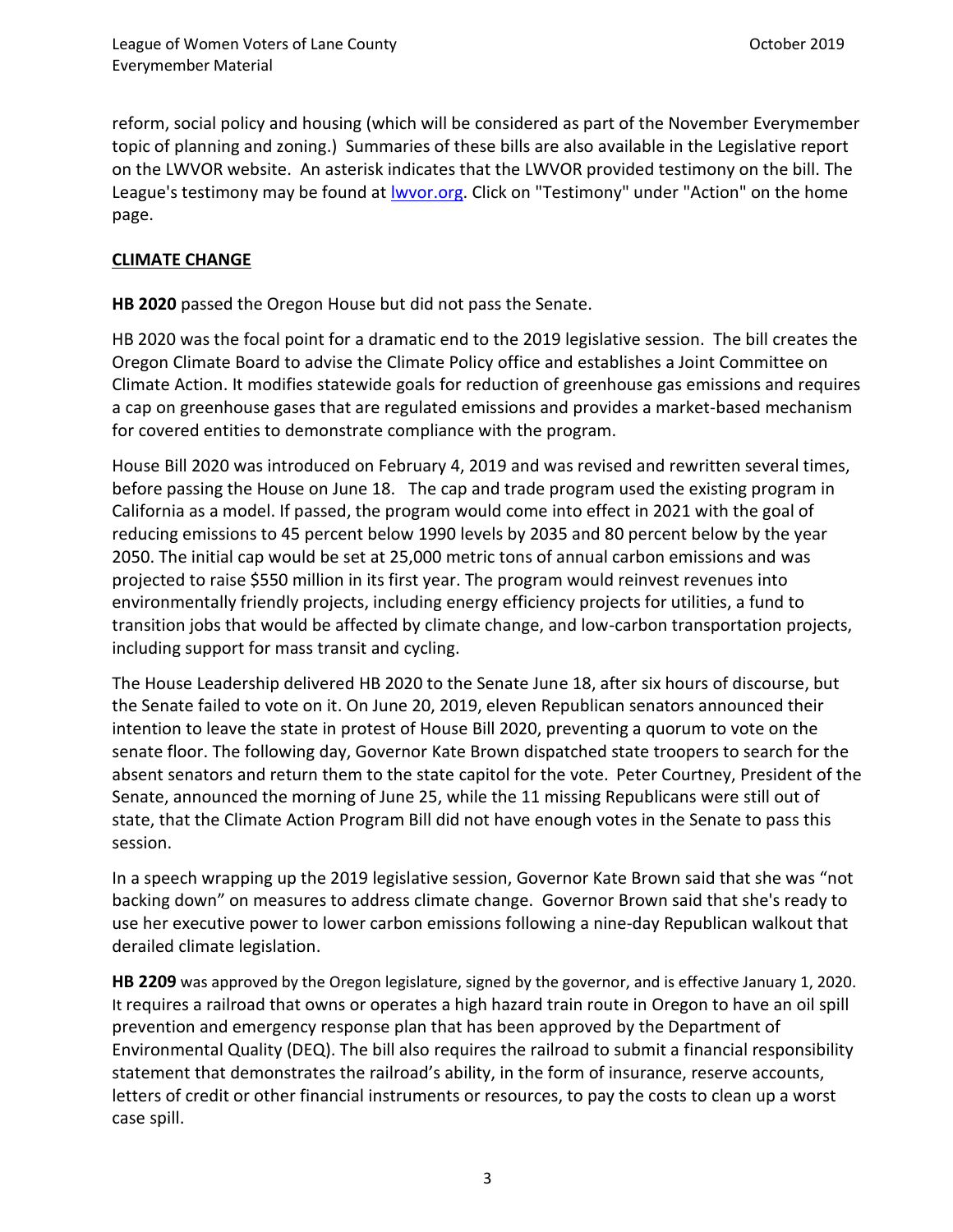In 2016 a Union Pacific train carrying nearly 3 million gallons of crude oil derailed and spilled 42,000 gallons in the Columbia River Gorge near Mosier. The incident led to a fire, which was put out with no injuries. No substantial amount of oil spilled into the Columbia River.

With HB 2209 in place, railroads must come up with their own contingency plans approved by the DEQ. The priority for DEQ in creating the geographical response plans (GRPs) throughout Oregon are natural resources and places with economic and cultural value, says Scott Smith, DEQ's emergency response planner. That includes rivers and fish beds, for example.

The Columbia River is one of three regions where the DEQ has GRPs in place. The Oregon coast and part of the Willamette River are other regions. But according to a DEQ map, many areas of Oregon, including Eugene, have oil train rail lines but no GRP in place to deal with a spill.

The area that includes Eugene has 26 watersheds but no GRP. Once the DEQ evaluates the resources such as water supplies adjacent to the rail lines, the next step is sending equipment and developing strategies that would not exist if not for contingency plans,

#### **GOVERNANCE**

The following bills related to governance passed the legislature:

**\*HB 2015** eliminates the requirement that a person provide proof of legal presence before the Department of Transportation issues a noncommercial driver license, noncommercial driver permit or an identification card. This change in the requirements will enable immigrants who have entered the country illegally to obtain a driver's license, driver permit or an ID card. The expectation is that this provision will reduce the number of unsafe drivers on the roads.

**\*HB 3348** requires the Financial Estimate Committee to file the statement *Measure Spends Money Without Identifying a Funding Source* with the Secretary of State upon finding that a ballot measure with no dedicated funding source will have a financial effect on public expenditures in excess of \$100,000. It requires the statement to be printed in the voters' pamphlet.

**SB 116** directs that Enrolled House Bill 3427, if referred by a referendum petition, be submitted to the people at a special election held on January 21, 2020. HB3427 establishes the Fund for Student Success and directs the Department of Education to conduct a study to examine the best methods for funding the state's system of kindergarten through grade 12 public education. Oregon Manufacturers and Commerce [filed paperwork on May 30 2019 with the Oregon](http://oregonvotes.org/irr/2020/301text.pdf) [secretary of state's elections division](http://oregonvotes.org/irr/2020/301text.pdf) aimed at a partial repeal of [House Bill 3427,](https://olis.leg.state.or.us/liz/2019R1/Measures/Overview/HB3427) the \$1 billion tax dubbed the Student Success Act. Lawmakers approved the bill after Senate Republicans briefly stopped coming to work in an effort to slow its passage.

Republicans and business groups objected to the passage of a new .57 percent tax on gross receipts (effectively, sales) of over \$1 million by any Oregon business. That tax is expected to bring in more than \$1 billion a year, which lawmakers say will be allocated to early childhood education and K-12 schools. In the case of the referral of HB 3427, Oregon Manufacturers and Commerce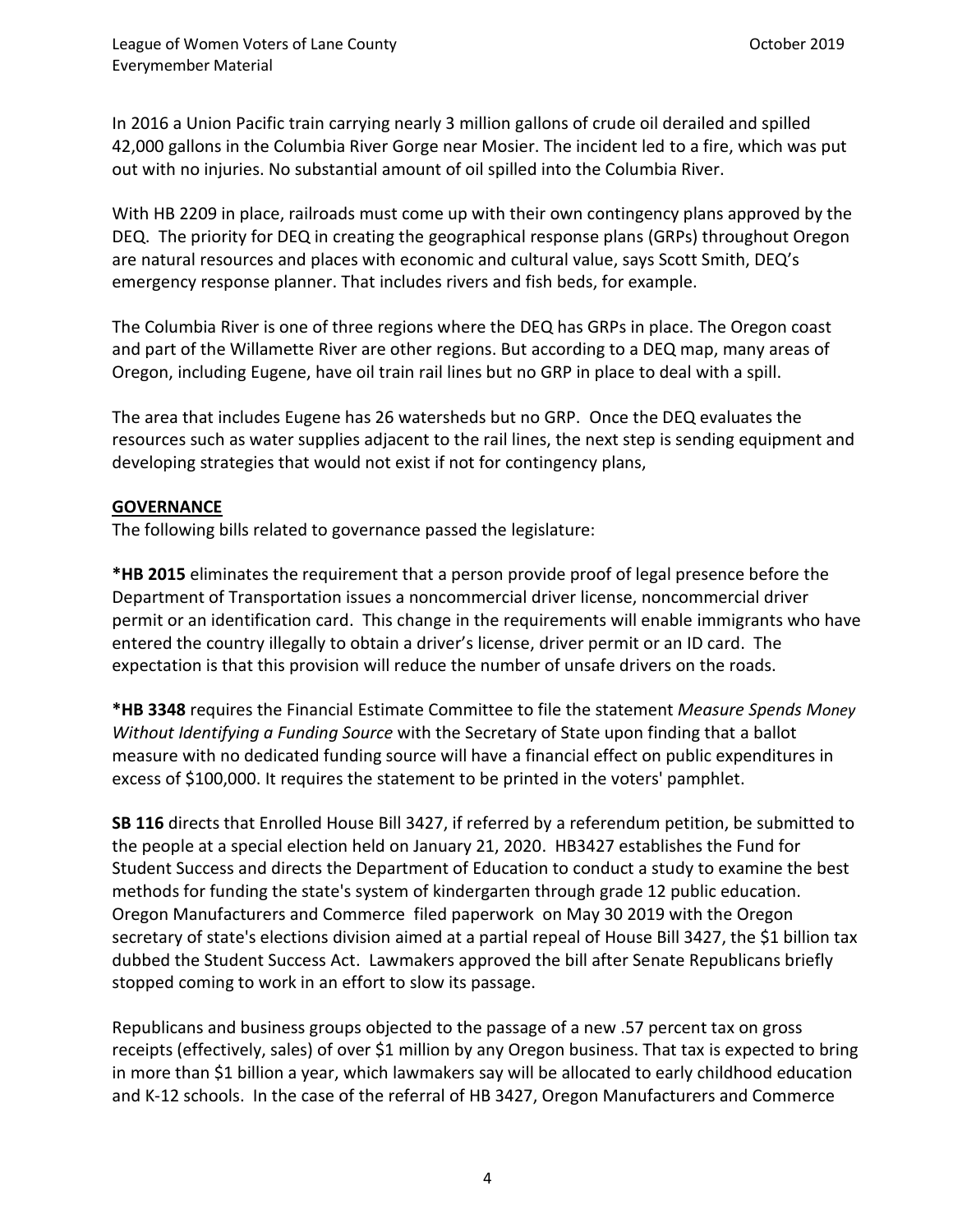chose not to refer the other major component of the bill, a reduction in the personal income tax of .25 percent for Oregonians in the lowest three income tax brackets (5, 7 and 9 percent).

Those personal income tax reductions would cost the state \$423 million in 2019-21; \$699 million in 2021-23; and \$756 million 2023-25, according to calculations by the non-partisan Legislative Revenue Office. That means if Oregon Manufacturers and Commerce qualifies its measure for the ballot and voters repeal the tax increase, the state could end up with less revenue as a result of the Student Success Act, not more.

**\*SB 670** prohibits the name of a county clerk or filing officer from appearing in an official capacity on a voters' pamphlet, return identification envelope, secrecy envelope or other ballot information provided to electors if the county clerk or filing officer is on ballot.

**\*SB 761** requires that a petition only be downloaded and printed by the voter who intends to sign  $it$  — or by someone specifically asked to do so by that voter. Also, the petition would have to include the text of a proposed initiative or the law being referred. In addition to signing the petition, the voter would also have to separately sign that they had authorized the printing of the petition.

All of these things make the process more cumbersome and could impact the effectiveness of electronic petitions. The debate over [SB 761](https://olis.leg.state.or.us/liz/2019R1/Measures/Overview/SB761) was heated, with Sen. Brian Boquist, R-Dallas, charging that Democrats were trying to make it harder for voters to go to the ballot to undo much of the controversial legislation passed by Democrats this year. Senate Majority Leader Ginny Burdick, D-Portland, fired back at critics that "this is not voter suppression." Instead, she said, it is an attempt to keep campaigns from handing out stacks of electronic petitions without having to follow the same procedures used by regular canvassers.

**\*SB 861** requires the state to pay for ballot return envelopes that can be returned by business reply mail, or other mailing service determined by Secretary of State to be more cost effective or efficient, for each election held in this state. It applies to elections held on or after January 1, 2020. The hope is that the change will make it easier for rural voters who may live some distance from a ballot drop box to return their ballots and thus increase voter participation.

**\*SB 944** permits a county clerk to decide whether to conduct a hand count of ballots or a risklimiting audit following each primary, general or special election. A risk-limiting audit minimizes the probability that the audit would fail to detect an incorrect election outcome. The bill establishes requirements for a risk-limiting audit and requires that records relating to a risklimiting audit or a hand count of ballots be retained for two years. It applies to primary, general and special elections held on or after September 1, 2020.

### **CAMPAIGN FINANCE**

The following bills relating to campaign finance passed the legislature:

**SJR 18** proposes an amendment to the Oregon Constitution to permit the Legislative Assembly, the governing body of a city, county, municipality or district, or people through the initiative process,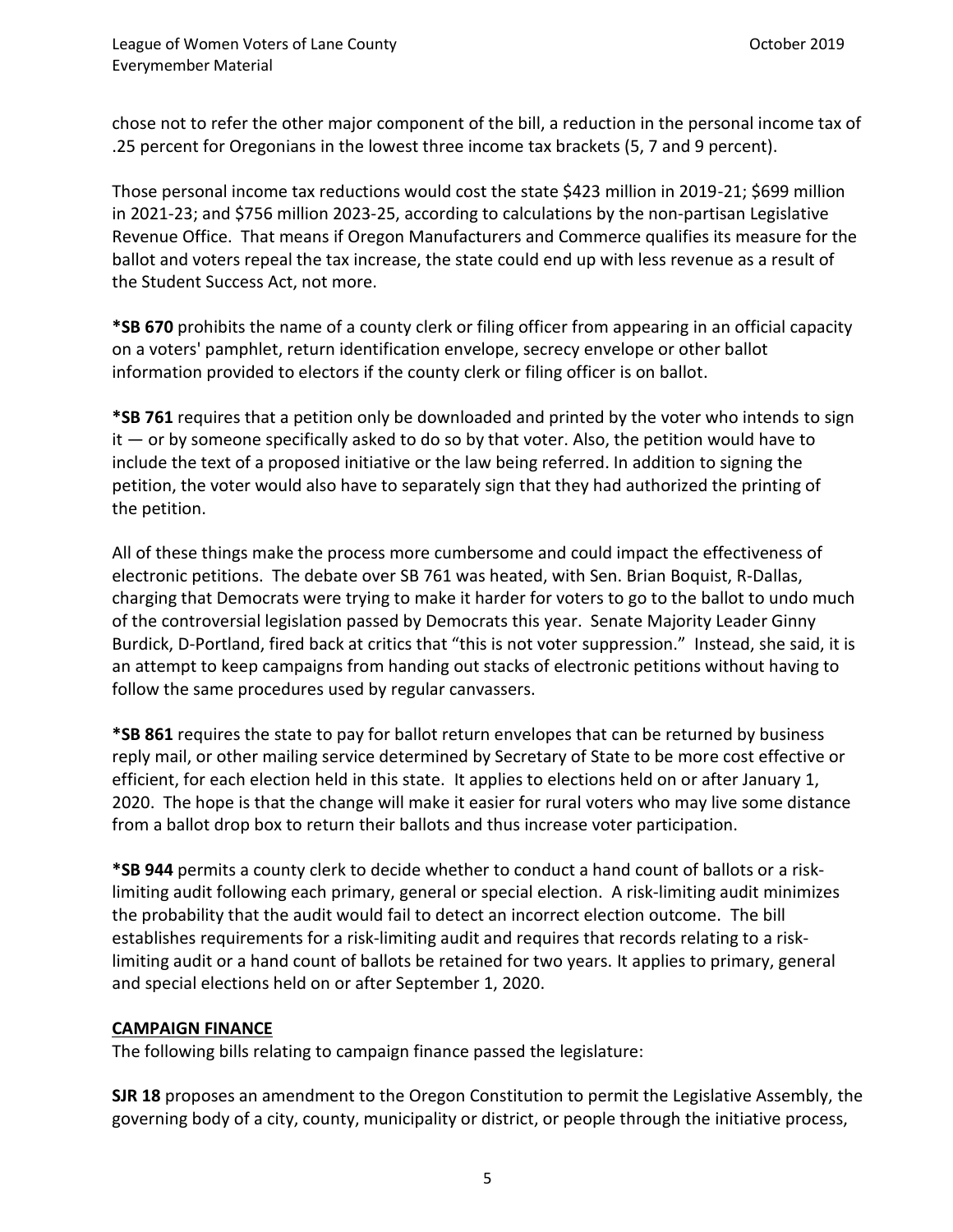to enact laws or ordinances relating to the use of moneys in political campaigns within its jurisdiction. The Oregon House referred a ballot initiative to the November 2020 election to allow voters to decide whether campaign donation limits should be constitutional. The move follows many years of judicial decisions that made Oregon one of just four states to allow unlimited contributions to politicians. Per capita, corporate interests have given more money to the average Oregon lawmaker than in any state in the country, *The Oregonian* newsroom found. This legislation does not require the Governor's signature and will go directly to the voters in the November 2020 general election.

\***HB 2716** requires communications made in support of or in opposition to a candidate to state the name of persons that paid for the communication. In the case of ads funded by non-candidate political action committees, the bill also requires the disclosure of the top five donors who've contributed at least \$10,000 to those groups.

\***HB 2983** requires covered organizations that make political expenditures for either candidates or ballot measures in excess of a specified threshold to file with the Secretary of State a list that identifies donors who made donations to the organization above \$10,000 during the election cycle. For a candidate in a statewide race, the threshold is \$100,000; for a candidate for a seat in the Oregon Legislative Assembly the threshold is \$25,000.

Covered organization means a combination of two or more individuals, or a person other than an individual, political committee, petition committee or a not-for-profit corporation that is tax exempt under section 501(c)(3) of the Internal Revenue Code, that both accepts donations and makes political communications in support of or in opposition to either candidates or measures.

The threshold for ballot measures is also \$100,000; expenditures above this threshold require the organization to file a list of donors giving more than \$10,000 with the Secretary of State. However, the threshold is lower for a city or county with a population less than 60,000. City or county measures on the ballot in areas where the population is less than 60,000 have a threshold of \$25,000; expenditures above that amount require the organization to file a list of donors with the Secretary of State.

Oregon is one of only four states that allows unlimited contributions to candidates by all of the following entities: individuals, state parties, PACs, corporations and unions. The other three states are Alabama, Nebraska and Utah. Sixteen states prohibit any contributions to candidates from corporations and unions. The remaining states place some limitations on the amount of contributions from corporations or unions; frequently the limit is the same as the limit placed on a contribution from an individual.

If you are interested in any of these areas and can help the LWVOR, please contact Karen Nibler, niblerk@comcast.net.